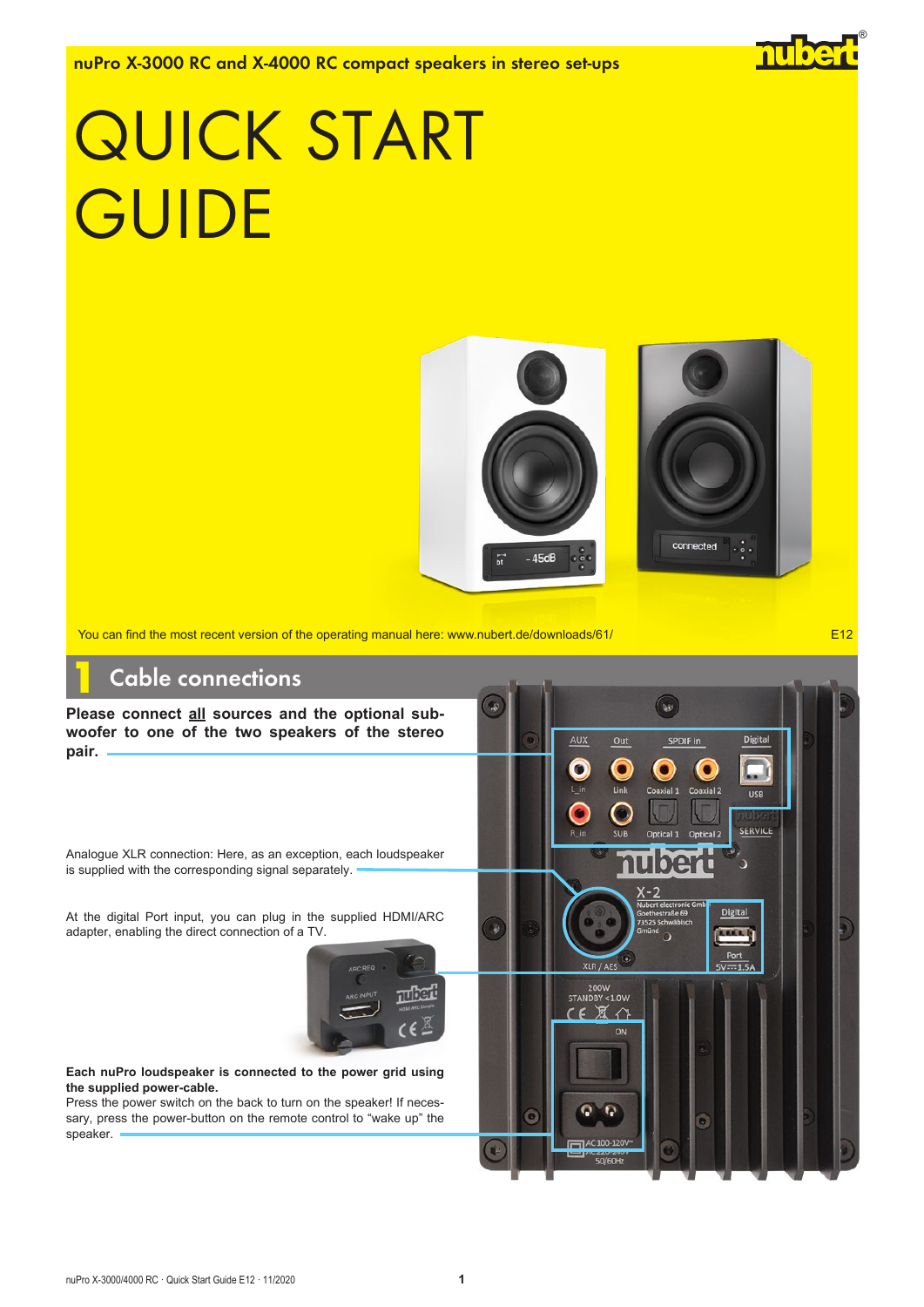**The speaker you connected your sources to must be set as the Master speaker.**

The master speaker controls and passes the correct audio signal on to the second (slave-)speaker.

In order to achieve this, the speakers must be connected to each other. The connection can be either wired or wireless. After the connection has been made, you won't need to make any changes to the settings on the slave-speaker.

### Option A – wired connection

Connect the included coaxial cable between the orange coloured *Link Out* connector on the Master speaker and the *SPDIF in* Coaxial 1 connector on the Slave speaker.

The slave speaker configures itself automatically.



### Option B – wireless connection

If a wired connection between the two speakers isn't possible or wanted, you have the option to connect the two speakers wirelessly.

**Each speaker must be individually set as Master or Slave in the setup-menu of each loudspeaker. This is done using the control pad next to the display.**

➀After turning on the nuPro speaker, the display will show you the set volume and input. This is the the Volume sub-menu, press  $\bigotimes$ to return to the main menu.

 $(2)$  Press  $\bullet$  3 times to get to the **setup** menu.

 $\textcircled{3}$  Press  $\textcircled{5}$  to enter the setup menu; the display will now show pair.

 $(4)$  Use the  $\bullet$  key to select either:

• wls master for your Master speaker

• wls slave for your Slave speaker

Confirm your selection with the  $\bigcirc$  key in the middle of the control pad.

➄ While establishing the connection to the other speaker, the display on each speaker will show connecting. Once the connection is established, the displays will briefly show connected and the  $\left(\left(\left(-\right)\right)\right)$  symbol will be shown permanently in the display of the Master speaker.

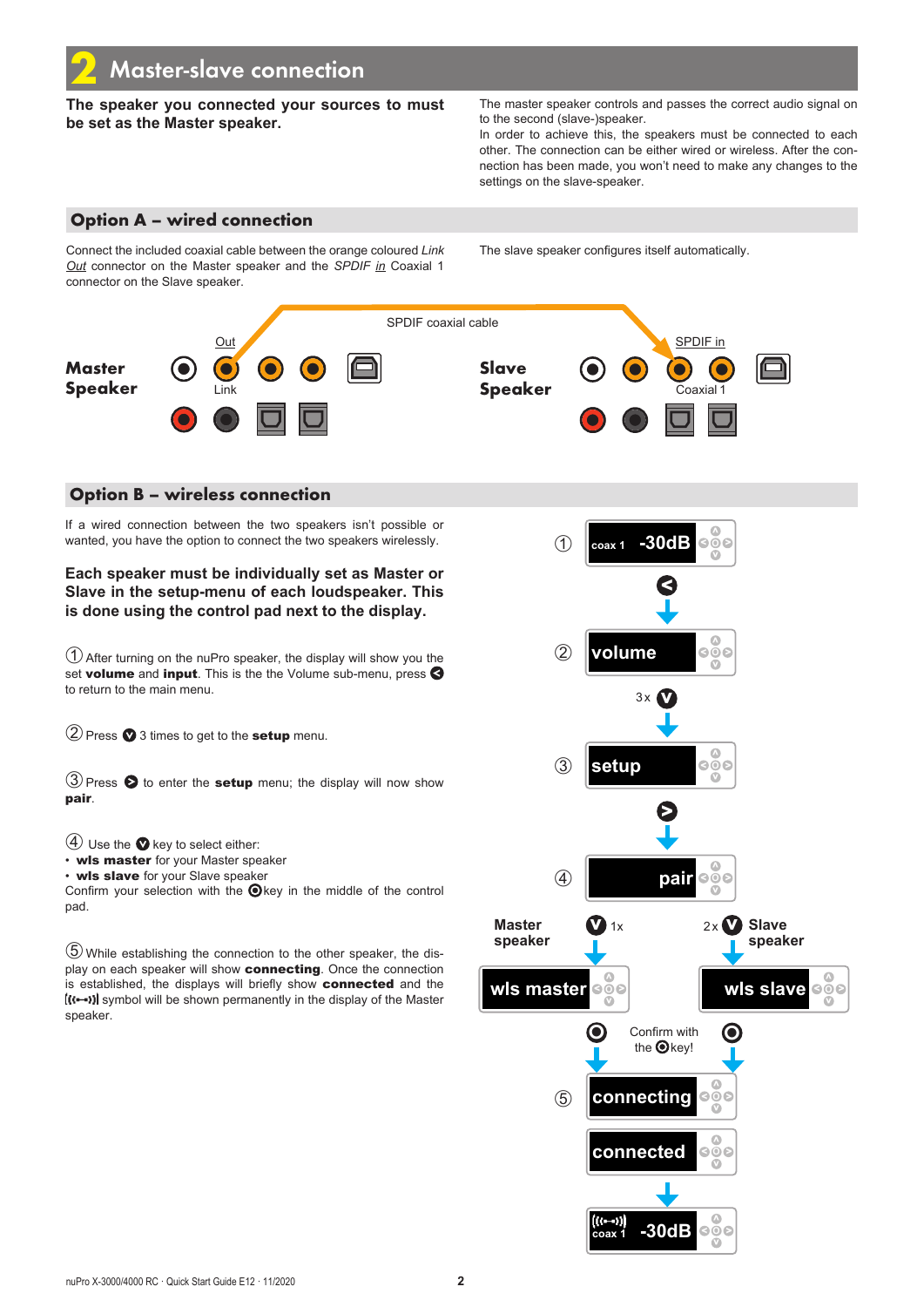# **Channel selection**

### **Finally, you may have to change the default channel settings. If the left speaker is your Master speaker, you can skip this step.**

If your Master speaker is the right speaker you need to change the settings as follows:

 $\bigcirc$  Press  $\bigcirc$  to enter the main menu

➁Navigate to the channel menu

③ Press ● to enter the channel menu and the ● key until right ch is shown in the display. You don't need to confirm the selection.

Your Master speaker will now play back the right channel. Your Slave speaker will be automatically configured to play back the left channel.



# Source selection

### **You can now select your preferred source; the easiest way to do this is to use the remote control.**

The remote control has 6 buttons for source selection. Pressing a key repeatedly toggles between its two sources as shown below: